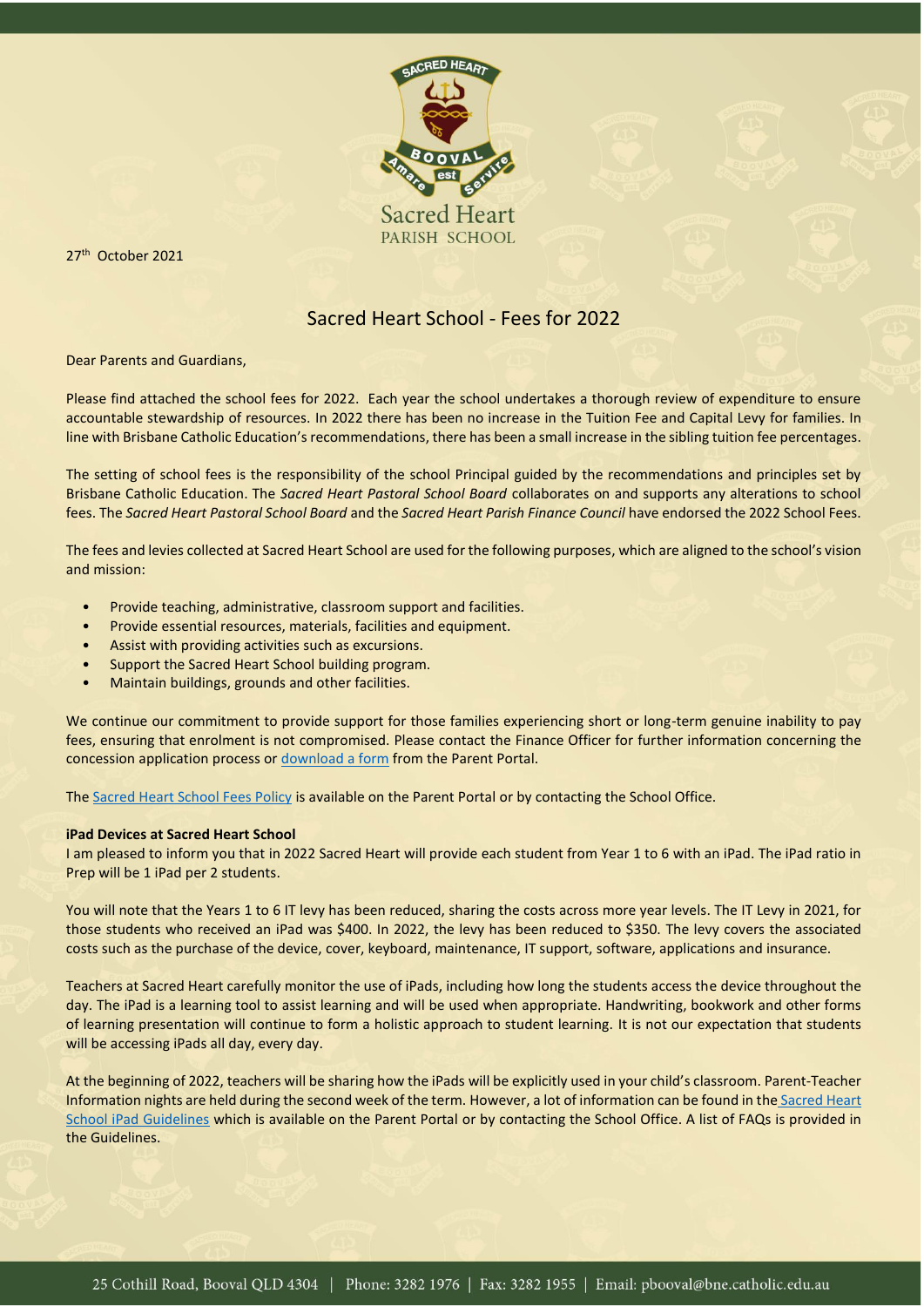# **Sacred Heart Annual School Fees 2022**

| <b>ACRED HEARY</b><br>Sacred Heart School<br>2022 Annual School Fees and Levies |                    |                        |                                    |                            |                     |              |
|---------------------------------------------------------------------------------|--------------------|------------------------|------------------------------------|----------------------------|---------------------|--------------|
| <b>Year Level</b>                                                               | <b>Tuition Fee</b> | <b>Student</b><br>Levy | <b>Resource Levies</b><br>IT Levy* | <b>Family P&amp;F Levy</b> | <b>Capital Levy</b> | <b>Total</b> |
| Prep                                                                            | \$1,190            | \$1,000                | \$150                              |                            | \$560 per family    | \$2,940      |
| Year 1                                                                          | \$1,190            | \$1,000                | \$350                              |                            |                     | \$3,140      |
| Year 2                                                                          | \$1,190            | \$1,000                | \$350                              |                            |                     | \$3,140      |
| Year 3                                                                          | \$1,190            | \$1,000                | \$350                              | \$40 per family            |                     | \$3,140      |
| Year 4                                                                          | \$1,190            | \$1,000                | \$350                              |                            |                     | \$3,140      |
| Year 5                                                                          | \$1,190            | \$1,245                | \$350                              |                            |                     | \$3,385      |
| Year <sub>6</sub>                                                               | \$1,190            | \$1,320                | \$350                              |                            |                     | \$3,460      |
|                                                                                 |                    |                        |                                    |                            |                     |              |

*2nd child - 44% of the Tuition Fee Applied to Eldest in Family only 3rd child - 26% of the Tuition Fee 4th child - 18% of the Tuition Fee*

*Sibling Charges Family Based Levies*

\* Years 1 to 6 *IT Levy* included the costs associated with providing each student an iPad.

\* Year 5 & 6 *Student Levy* includes the costs associated with their camp.

\* Year 6 *Student Levy* includes the cost of the Senior shirt.

## *Tuition Fee*

The Tuition Fee ensures that the operational costs of the school are met. Siblings will pay a reduced percentage of the tuition as outlined above. This fee reduction applies to families with more than one child enrolled at Sacred Heart.

#### *Student Levy*

The Student Levy covers all stationery and textbooks for your child. There is no additional book list fee. The student levy allows our staff to plan for a range of activities, including class and year level excursions, inter-school sport and providing buses for a variety of events the students attend. The student levy is used to purchase resources that are used directly by the students in the classrooms, e.g. Mathematics, English, Science and Visual Arts resources and materials. The Student Levy for Years 5 & 6 includes school camp. The Student Levy in Year 6 includes a Senior shirt.

#### *Information Technology (IT) Levy*

The Information Technology (IT) Levy will ensure our students are provided with the latest technology equipment, resources and support. It will also ensure our teachers are well supported by providing professional learning opportunities.

The higher IT Levy in Years 1 to 6 covers the costs associated with each student being provided an iPad.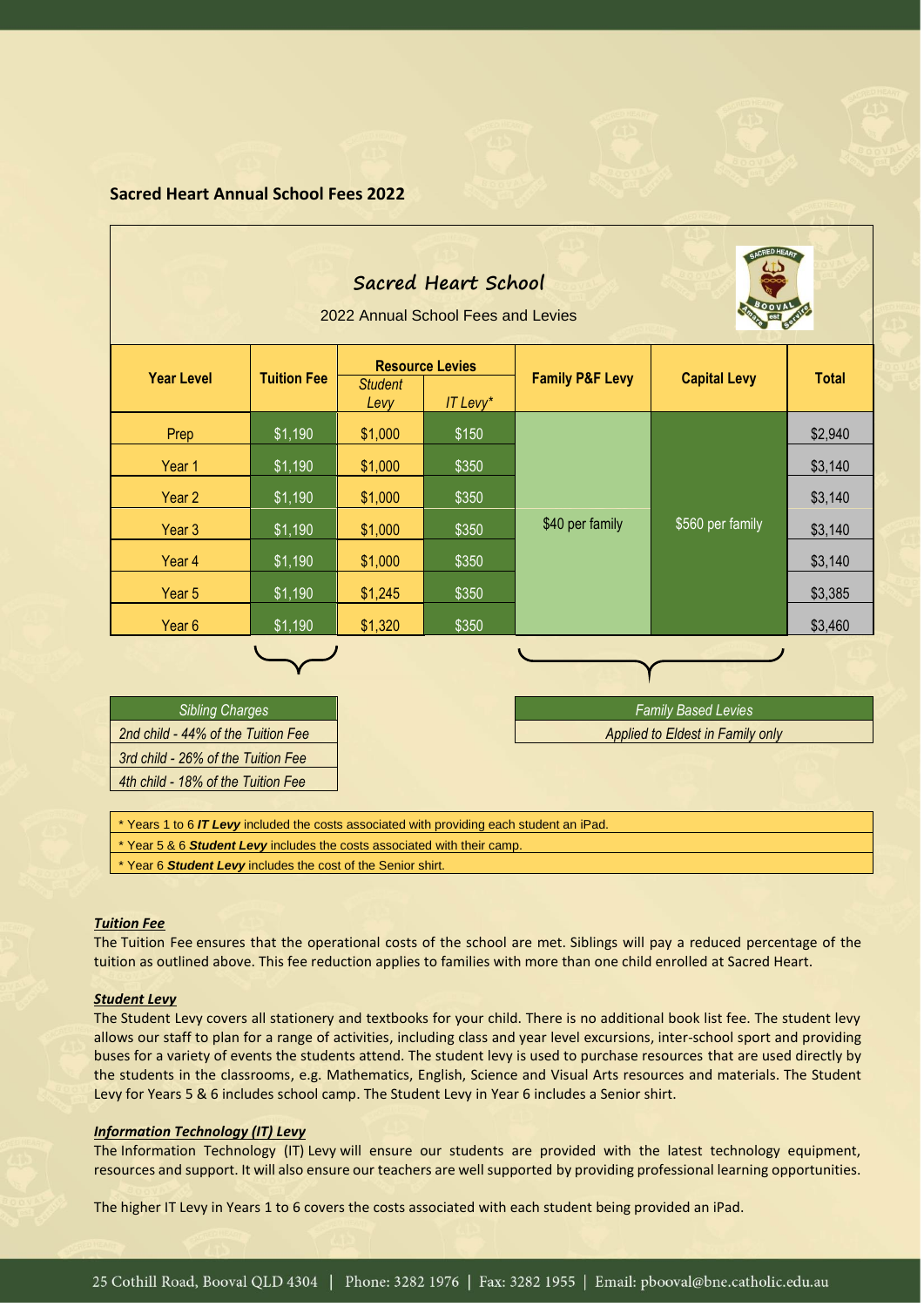#### *P&F Levy*

In consultation with the Sacred Heart Pastoral School Board and Sacred Heart Parish Finance Council, the P&F are introducing a \$40 P&F Family Levy to the School Fees in 2022. This is in line with other Catholic schools in Ipswich. The P&F will use the funds collected through the levy to directly support the students of Sacred Heart. The levy will also cover the cost of the annual registration costs associated with the peak body in Queensland of school P&F associations – [Catholic](https://www.pandf.org.au/)  [School Parents Queensland.](https://www.pandf.org.au/) The P&F Levy is family-based and is only applied to the eldest enrolled child.

#### *Capital Levy*

The Capital Levy will enable Sacred Heart School to continue growing and developing as a modern, contemporary school. This levy supports the maintenance of school facilities and repayments associated with new buildings and structures. The Capital Levy is family-based and is only applied to the eldest enrolled child.

# **Sacred Heart School Fees 2022 – Total Cost Per Child**

| The fees below are not in addition to the above; simply a way to<br>calculate your total annual school fees. |                   |                   |         |                   |                   |         |         |
|--------------------------------------------------------------------------------------------------------------|-------------------|-------------------|---------|-------------------|-------------------|---------|---------|
|                                                                                                              | Year <sub>6</sub> | Year <sub>5</sub> | Year 4  | Year <sub>3</sub> | Year <sub>2</sub> | Year 1  | Prep    |
| <b>1st Child</b>                                                                                             | \$3,460           | \$3,385           | \$3,140 | \$3,140           | \$3,140           | \$3,140 | \$2,940 |
| 2nd Child                                                                                                    | \$2,205           | \$2,130           | \$1,885 | \$1,885           | \$1,885           | \$1,885 | \$1,685 |
| 3rd Child                                                                                                    | \$1,965           | \$1,890           | \$1,645 | \$1,645           | \$1,645           | \$1,645 | \$1,445 |
| <b>4th Child</b>                                                                                             | \$1,820           | \$1,745           | \$1,500 | \$1,500           | \$1,500           | \$1,500 | \$1,300 |

**Total Cost Per Child**

How to use the total cost per child table above.

| <b>Family Example 1</b>    |         |  |
|----------------------------|---------|--|
| Children in Years 5, 3 & 1 |         |  |
| 1st child in Year 5        | \$3,385 |  |
| 2nd child in Year 3        | \$1,885 |  |
| 3rd child in Year 1        | \$1,645 |  |
| <b>Total School Fees</b>   | \$6,915 |  |
|                            |         |  |

| <b>Family Example 2</b>  |         |  |
|--------------------------|---------|--|
| Children in Years 3 & 1  |         |  |
| 1st child in Year 3      | \$3,140 |  |
| 2nd child in Year 1      | \$1,885 |  |
| <b>Total School Fees</b> | \$5,025 |  |

| <b>Family Example 3</b>   |         |  |  |  |
|---------------------------|---------|--|--|--|
| Children in Year 2 & Prep |         |  |  |  |
| 1st child in Year 2       | \$3,140 |  |  |  |
| 2nd child in Prep         | \$1,685 |  |  |  |
| <b>Total School Fees</b>  | 54,825  |  |  |  |